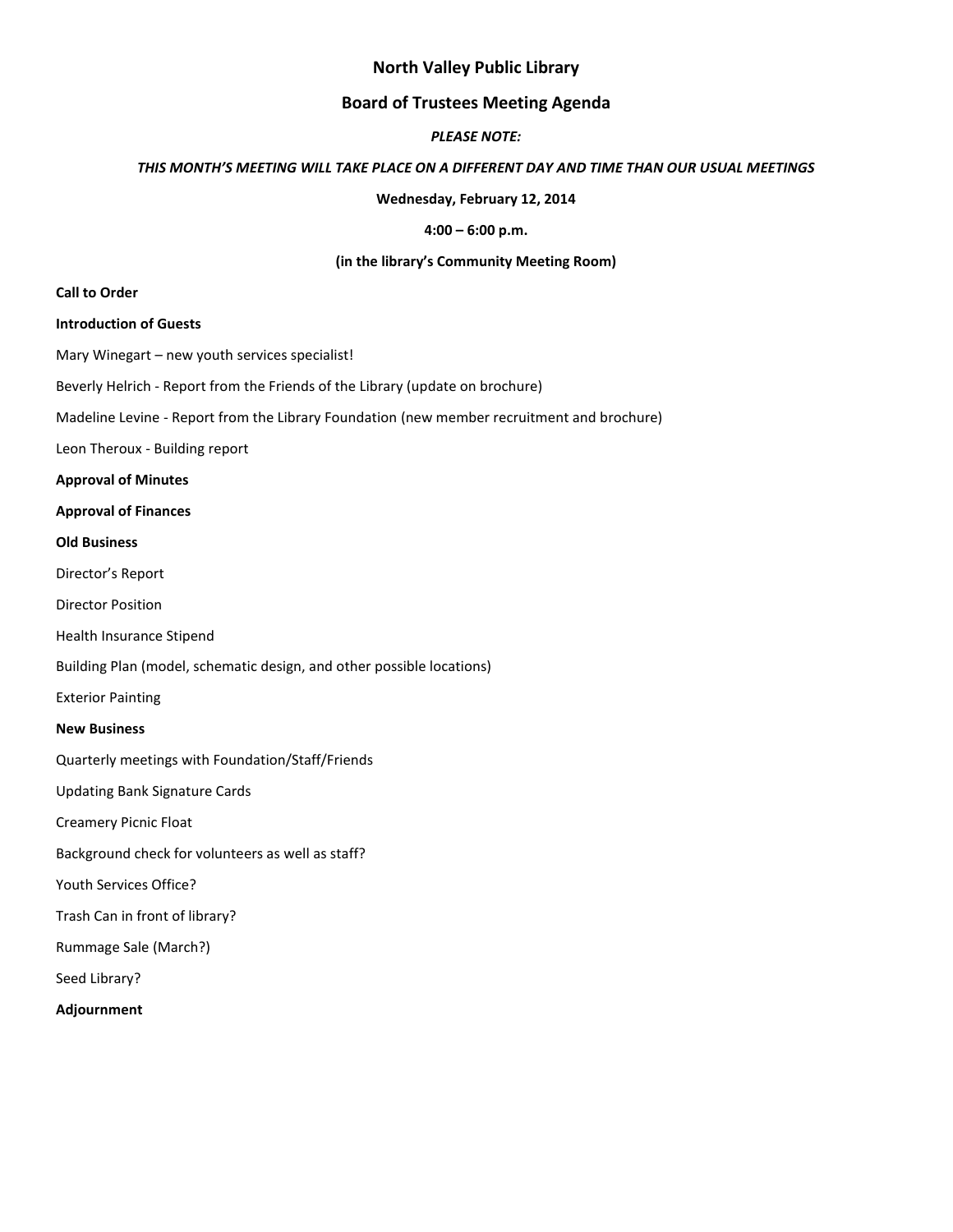# **North Valley Public Library**

# **Board of Trustees Meeting Minutes**

**Wednesday February, 12, 2014**

**Call to Order 4:03 p.m. in the library's Community Meeting Room**

## **Board Members present:**

**Joanne Charbonneau, Chair of Trustees Ed Harrison, Trustee Victoria Howell, Trustee Alan Sponberg, Trustee Toba M. Winston, Trustee Renee McGrath,** Acting Library Director; ex officio

**Guests:** Leon Theroux, Mary Winegart

**Introduction of Guest**, Mary Winegart –Renee introduced new youth services specialist to Board.

**Beverly Helrich - Report from the Friends of the Library**: Beverly reported on the "Authors & Chocolate" event scheduled for February 21. She said the library will be wonderfully transformed/decorated. She gave Board members raffle tickets to sell and asked that we make a special effort to sell as many as possible.

**Library Foundation Report:** Madeline Levine recovering from surgery and not present to provide report.

**Building report:** Leon reported that two sided tape was added to safely secure edges of rugs; a chimes will be added to the back doors so anyone coming or going would be heard.

**Approval of Minutes**: Minutes as amended by Renee, unanimously approved by Board.

**Approval of Finances:** Renee reported that we are within our budget, over in some areas and under in other areas but overall within budget. Joanne moved financial report be accepted as submitted by Renee, seconded by Alan, unanimously approved by Board.

# **Old Business:**

**Director's Report:** Renee asked if anyone had any questions about the factual information in her report. She emphasized that the items that need Board discussion and decisions are on today's agenda. There were no questions concerning the factual information in the Director's report.

**Director/Assistant Director Positions:** After much discussion concerning the affordability and pros and cons of reducing the hours of the Director to 20 hours per week and the hiring of an Assistant Director to work 20 hours per week, it was approved by a vote of four in favor and one opposed. It was agreed that the position for an Assistant Director would be for \$15 per hour, advertised in the Missoulian, and that Renee would draft